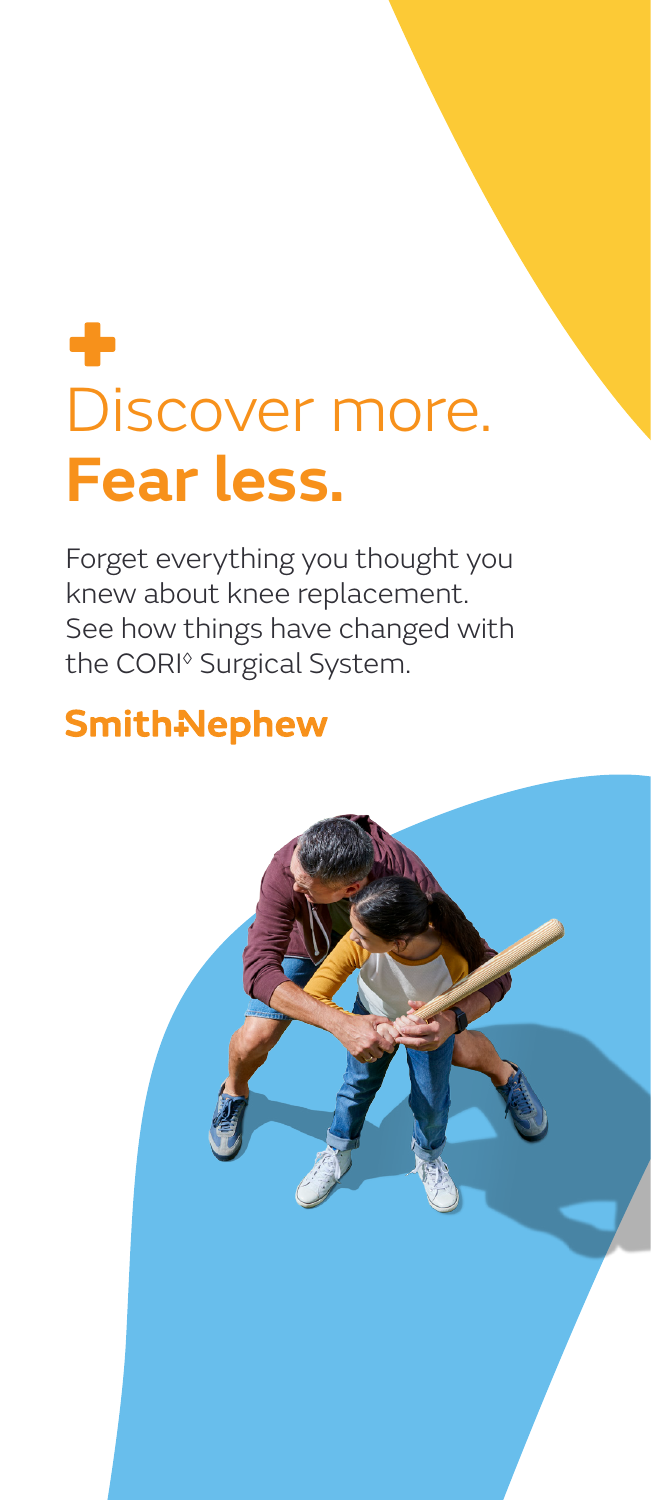# Are you ready for the ultimate knee replacement experience?

The CORI<sup>®</sup> Surgical System is an advancement in the way orthopedic surgeons perform partial and total knee replacement.

It's a handheld device that works in conjunction with your surgeon's skilled hands to achieve accurate positioning of components during planning and surgery.

Discover the benefits robotics-assisted surgery with Smith+Nephew implants can deliver-a naturally shaped knee,<sup>2</sup> a quicker, smoother recovery\*<sup>3,4</sup> and an implant made from materials designed to last.

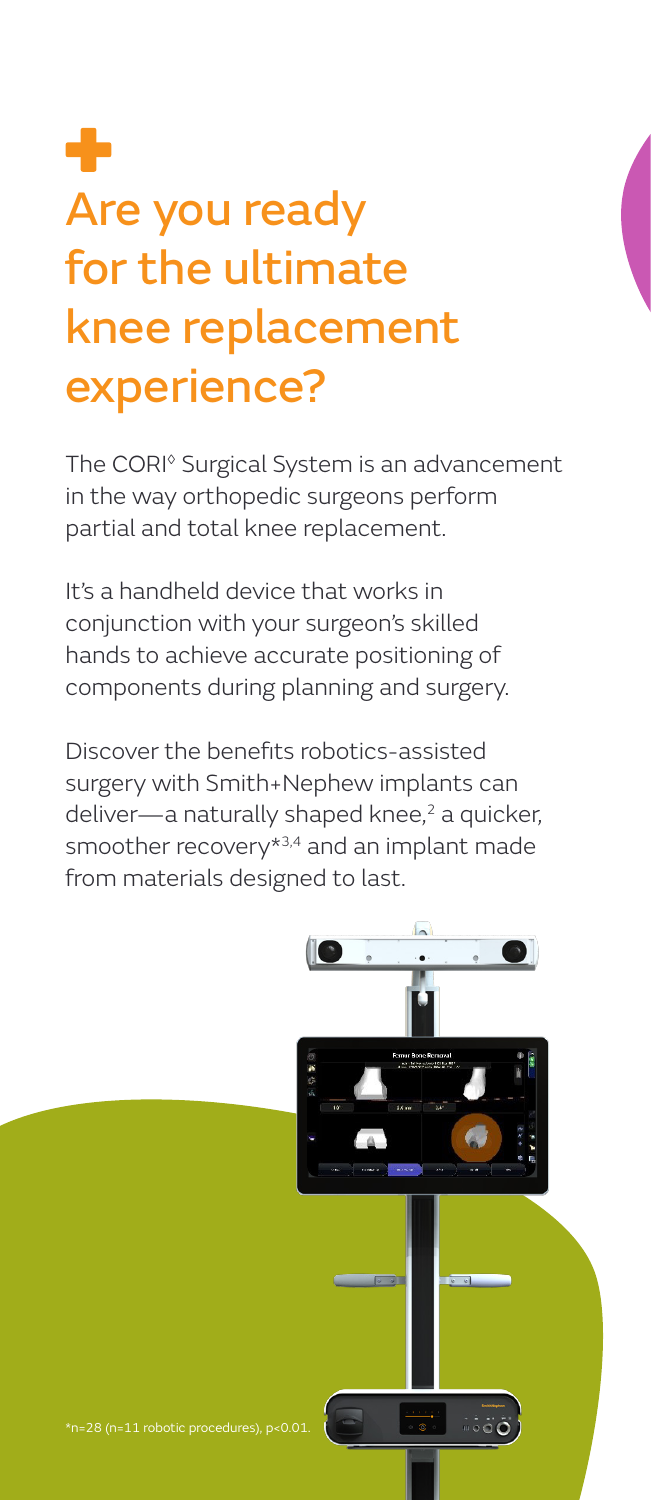



## A unique plan

With 3D digital modeling, you get a surgical plan that's customized to your unique anatomy. That means your surgeon can perform your procedure efficiently and more accurately than traditional knee replacement surgery.<sup>5,6</sup>



## A natural fit

With a robotics-assisted procedure using Smith+Nephew implants, your surgeon can help you keep more of your natural bone and ligaments, including the ACL. That means your body can maintain more of its natural rhythm and step.7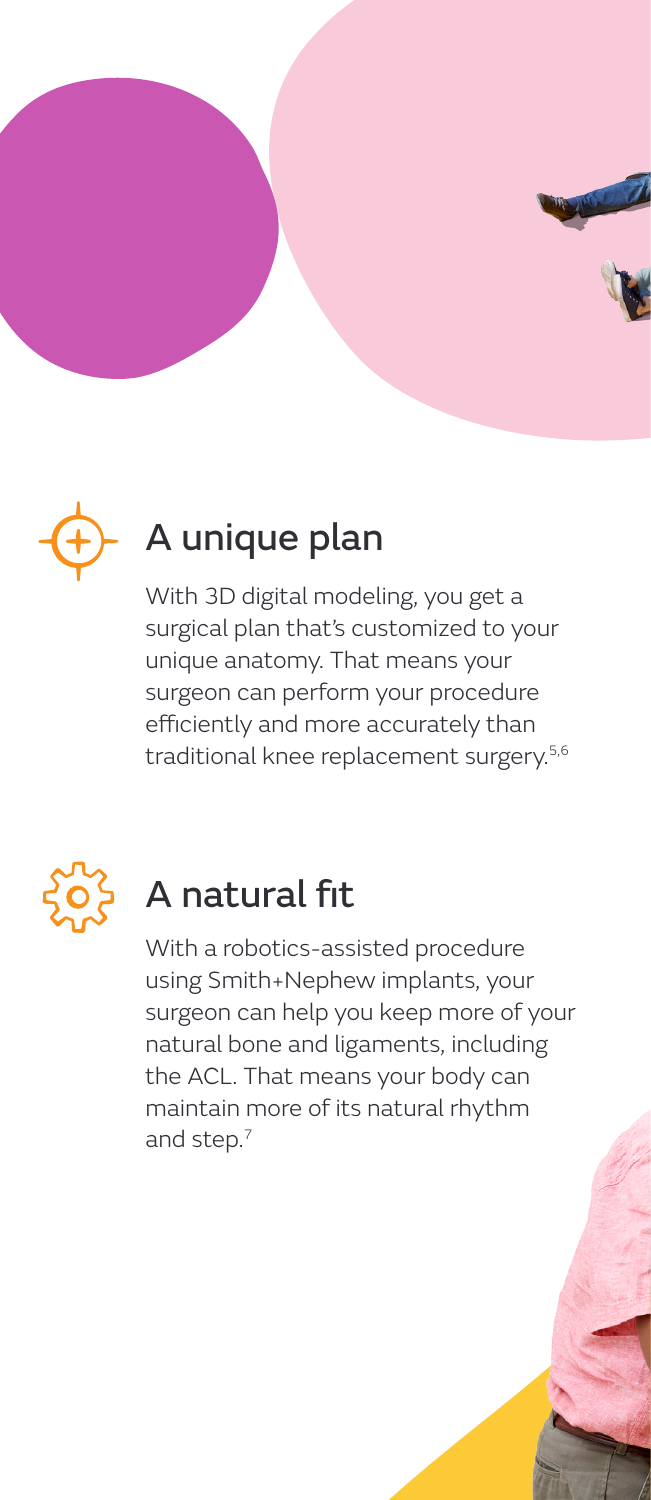



## A wide selection

With Smith+Nephew knee implants your surgeon is choosing from the widest selection available.<sup>8</sup> That means your surgeon can choose the implant best suited to you and made from materials designed to last.

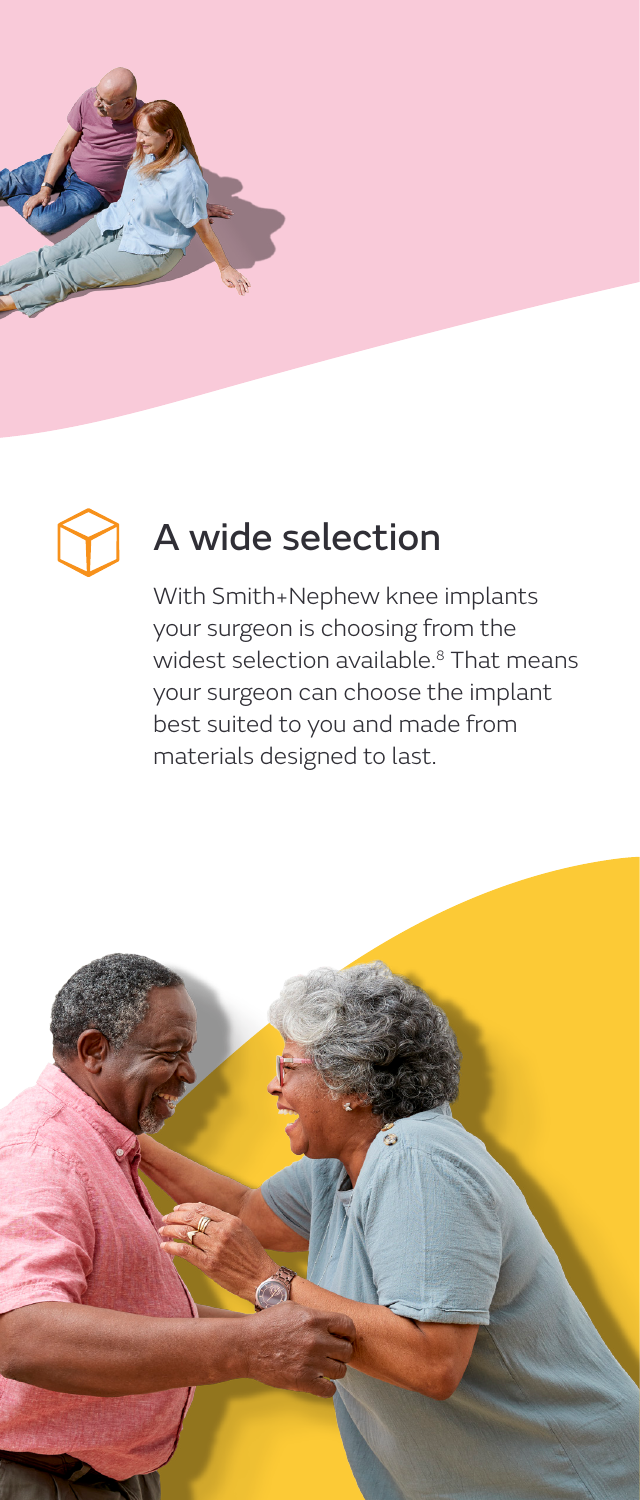## **+** Why does my knee hurt?

Sometimes called "wear and tear" arthritis, osteoarthritis is the most common type of arthritis. When the smooth cushion between bones (cartilage) breaks down, joints can get painful, swollen and hard to move.<sup>1</sup>

## What can I do about my knee pain?

There's no cure for osteoarthritis, but there are lots of treatment options, including exercises, weight loss, medication or surgery. If your doctor has recommended knee replacement surgery, there are important choices for you to consider.

#### Partial

Most often an option for early- to mid-stage osteoarthritis, your surgeon replaces the damaged part of your knee.

#### Total

Most often an option for advanced osteoarthritis, your surgeon replaces the entire knee joint.

### See how knee replacement has changed

Turn the page to learn about robotics-assisted knee surgery with the CORI<sup>®</sup> Surgical System.